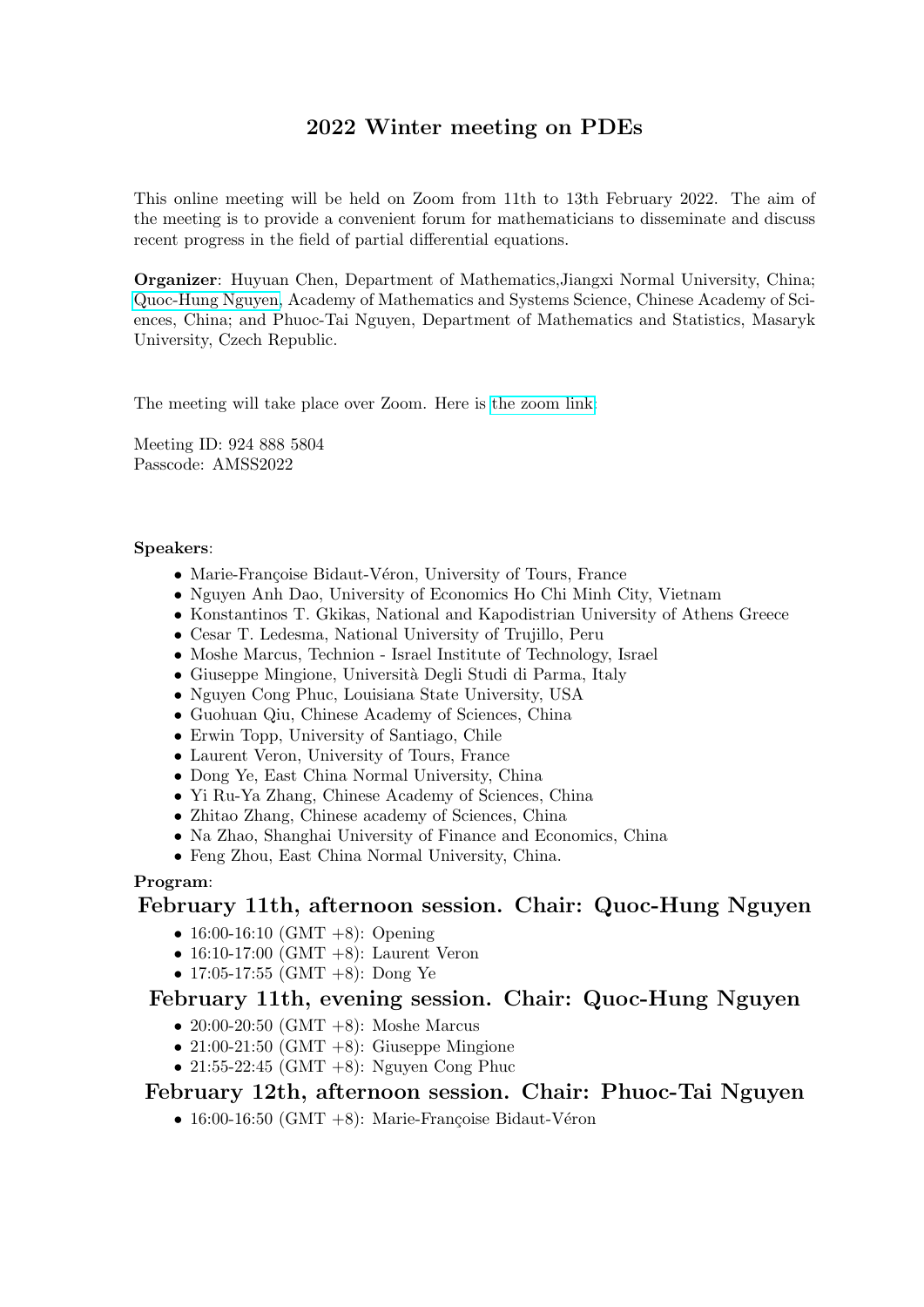17:00-17:50 (GMT +8): Zhitao Zhang

## February 12th, evening session. Chair: Huyuan Chen

- 20:00-20:50 (GMT +8): Feng Zhou
- 21:00-21:50 (GMT +8): Na Zhao
- 21:55-22:45 (GMT +8): Erwin Topp

## February 13th, afternoon session. Chair: Huyuan Chen

- 16:00-16:50 (GMT +8): Guohuan Qiu
- 17:00-17:50 (GMT +8): Yi Ru-Ya Zhang

## February 13th, evening session. Chair: Phuoc-Tai Nguyen

- 20:00-20:50 (GMT +8): Nguyen Anh Dao
- 21:00-21:50 (GMT +8): Konstantinos Gkikas
- 21:55-22:45 (GMT +8): Cesar Ledesma

Title and Abstract

## Singular solutions of some elliptic equations involving mixed absorption-reaction

### Marie Françoise BIDAUT-VERON, Universitéde Tours, France

Abstract: Here we study properties of nonnegative solutions of equations in a domain of  $\mathbb{R}^N$ , of type

$$
(1) \qquad \qquad -\Delta u + u^p - M|\nabla u|^q = 0
$$

where  $p > 1$ ,  $1 < q < p$  and  $M > 0$ . We concentrate our analysis on the solutions with an isolated singularity, or in an exterior domain, or in  $\mathbb{R}^N$ . The existence of such solutions and their behaviour depends strongly on the values of  $p$  and  $q$ , and in particular according to the sign of  $q - \frac{2p}{p+1}$ , and when  $q = \frac{2p}{p+1}$  also of the value of the parameter M which becomes a key element. The description of the different behaviours is made possible by a sharp analysis of the radial solutions of the equation.

### Pointwise Gradient Estimates in Multi-dimensional Slow Diffusion Equations with a Singular Quenching Term

<span id="page-1-0"></span>Nguyen Anh Dao, University of Economics Ho Chi Minh City, Vietnam

Abstract:We study an existence of weak solutions to the porous medium equation with a singular absorption term:

(2) 
$$
\partial_t u - \Delta u^m + u^{-\beta} \chi_{\{u>0\}} = 0, \text{ in } \Omega \times (0, \infty),
$$

where  $m \geq 1, \beta \in (0, m)$ , and  $\Omega$  is a bounded domain in  $\mathbb{R}^N, N \geq 1$ .

To obtain an existence result of solutions of Eq [\(2\)](#page-1-0), we prove a universal gradient estimate. Moreover, we also investigate the quenching phenomenon of solutions of Eq  $(2)$  in a finite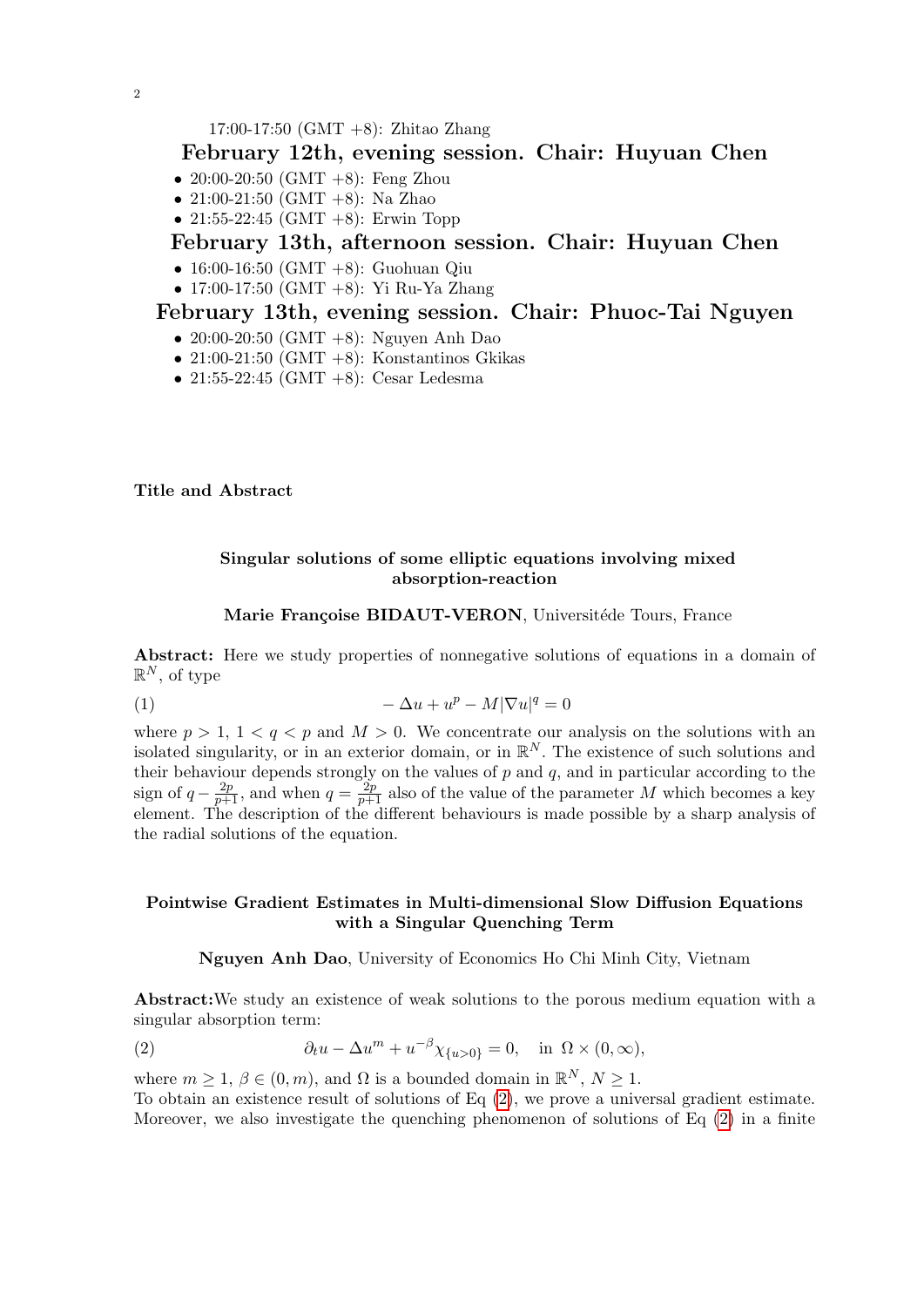time. Precisely, we prove that such a solution of Eq [\(2\)](#page-1-0) vanishes after a finite time, even beginning with a large initial datum.

### Semilinear Elliptic Equations Involving Hardy type Potentials and Absorptions Terms

Konstantinos Gkikas, Department of Mathematics, National and Kapodistrian University of Athens, Greece

Abstract: Let  $\Omega \subset \mathbb{R}^N$   $(N > 2)$  be a  $C^2$  bounded domain and  $\Sigma \subset \Omega$  be a compact,  $C^2$ submanifold without boundary, of dimension k with  $0 \le k < N - 2$ . Put  $L_{\mu} = \Delta + \mu d_{\Sigma}^{-2}$ in  $\Omega \setminus \Sigma$ , where  $d_{\Sigma}(x) = \text{dist}(x, \Sigma)$  and  $\mu$  is a parameter. We will discuss the existence and nonexistence of solutions concerning the equation  $-L_{\mu}u + |u|^{p-1}u = 0$  in  $\Omega \setminus \Sigma$  with boundary measure data. K. Gkikas was supported by Hellenic Foundation for Research and Innovation (H.F.R.I.) under the "2nd Call for H.F.R.I. Research Projects to support Post-Doctoral Researchers" (Project Number: 59). This is a joint with P.-T. Nguyen.

### Fractional elliptic problem in exterior domains with nonlocal Neumann condition

César E. Torres Ledesma, Universidad Nacional de Trujillo, Peru Join work with Claudianor O. Alves from Universidade Federal de Campina Grande, Brasil

Abstract: In this paper we consider the existence of solution for the following class of fractional elliptic problem

$$
(-\Delta)^s u + u = Q|u|^{p-1}u \quad \text{in } \mathbb{R}^N \setminus \Omega, \qquad \mathcal{N}_s u = 0 \quad \text{on } \Omega.
$$

where  $s \in (0,1), N > 2s, \Omega \subset \mathbb{R}^N$  is a bounded set with smooth boundary,  $(-\Delta)^s$  denotes the fractional Laplacian operator and  $\mathcal{N}_s$  is the nonlocal operator that describes the Neumann boundary condition, which is given by

$$
\mathcal{N}_s u(x) = c_{N,s} \int_{\mathbb{R}^N \setminus \Omega} \frac{u(x) - u(y)}{|x - y|^{N+2s}} dy, \quad x \in \Omega.
$$

#### Boundary value problems for a class of semilinear Schrodinger equations

Moshe Marcus, Technion - Israel Institute of Technology, Haifa, Israel.

Abstract: We consider the problem,  $-L_V u + f(u) = \tau$  in a smooth domain  $D \subset R^N$  with prescribed data traceu = v on the boundary of D. Here  $L_V = \Delta + V$  where V is a strongly singular potential;  $\tau$  and  $\nu$  are measures in D and  $\partial D$  respectively;  $f \in C(R)$  is a monotone increasing function such that  $f(0) = 0$ . We shall consider different notions of the boundary trace and the relation between them. It is well known that, depending on the data, the above problem may have no solution. We shall discuss ways of determining the 'good' part of the data (or the 'reduced measures') for which the boundary value problem admits a solution.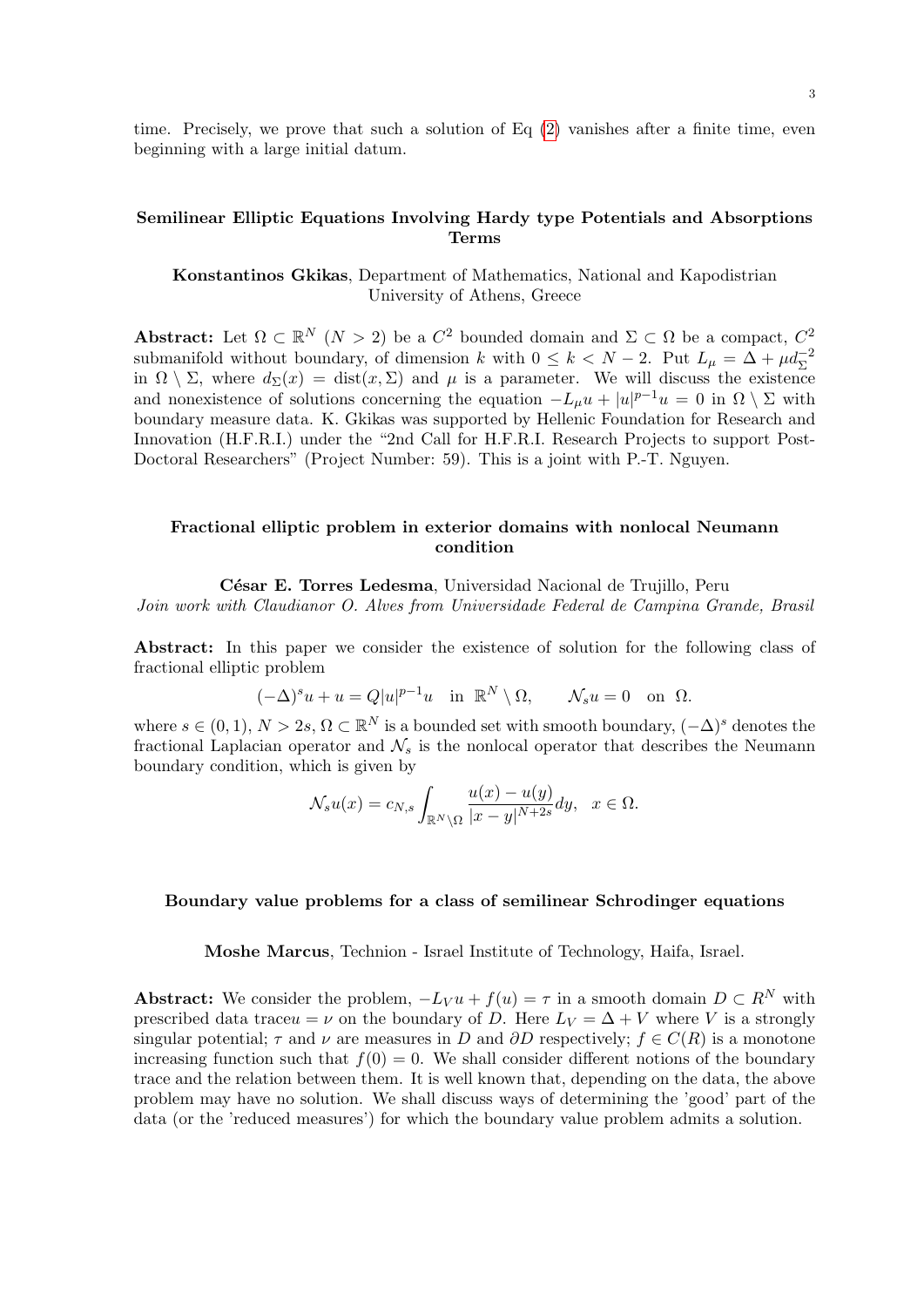#### Update on Nonuniform Ellipticity

#### Giuseppe Mingione, Università Degli Studi di Parma, Italy.

Abstract: Nonuniform Ellipticity is a classical topic in PDE, and regularity of solutions to nonuniformly elliptic and parabolic equations has been studied at length. I will present some recent results in this direction, including the solution to the longstanding issue of the validity of Schauder estimates in the nonuniformly elliptic case obtained in collaboration with Cristiana De Filippis.

#### A comparison estimate for singular  $p$ -Laplace equations and its consequences

Nguyen Cong Phuc, Department of Mathematics, Louisiana State University,USA.

Abstract: We present a comparison estimate for p-Laplace type equations with measure data. The main feature is that it works for all  $1 < p < 3/2$  which is enough to cover the remaining open range where  $1 < p \leq \frac{3n-2}{2n-1}$  $\frac{3n-2}{2n-1}$ . Here  $n \geq 2$  is the dimension of the ambient space. Pointwise estimates for solutions and their full or fractional derivatives are obtained as a consequence of such a comparison estimate. This talk is based on joint work with Quoc-Hung Nguyen.

### Interior Hessian Estimate for  $\sigma_2$  Equations.

Guohuan Qiu, Academy of Mathematics and Systems Science, Chinese Academy of Sciences.

Abstract: Motivated by isometric embedding problems, E. Heinz proved interior  $C^2$  estimate for 2-d Monge-Ampere equations. In this talk, I will introduce a new pointwise approach to the 2-d Monge-Ampere equation.

#### A nonlocal version of the inverse problem of Donsker and Varadhan

Erwin Topp Paredes, University of Santiago, Chile This is a joint work with Gonzalo Dávila (UTFSM-Chile).

Abstract: In their seminal paper of 1976, M.D. Donsker and S.R.S. Varadhan addressed the following "inverse problem": let consider two linear, second-order, uniformly elliptic operators  $L_1, L_2$  with the form

$$
L_i = \text{Div}(A_i(x)D\phi) + b_i(x)D\phi, \quad i = 1, 2.
$$

If for every domain  $\Omega$  and every smooth potential V, the operators  $L_1 + V$  and  $L_2 + V$ have the same principal eigenvalue in  $\Omega$ , then the diffusions are equal  $A_1 = A_2$  and either  $L_1\phi = L_2(u\phi)/u$  for some  $L_2$ -harmonic function  $u$ , or  $L_2\phi = L_1(u\phi)/u$  for some  $L_2^*$ -harmonic function u. In this talk we report a nonlocal a version of this problem, where both the diffusion and transport terms defining the involved operators have a fractional nature. We prove a similar conjugacy phenomena among operators having the same principal eigenvalues, by means of a minmax characterization for them, and developing new ideas to overcome the difficulties posed by the non locality.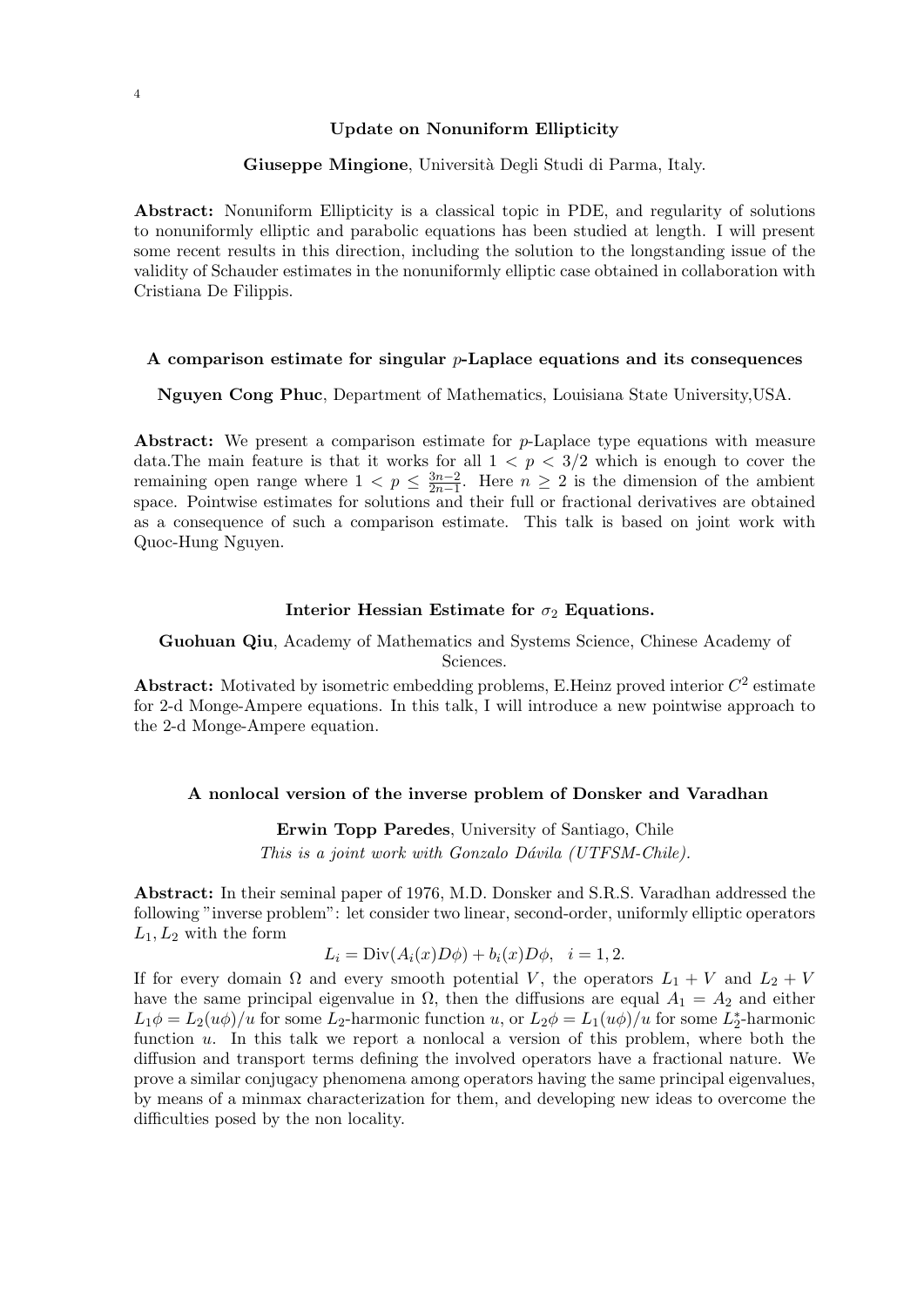#### Boundary singular problems for mixed quasilinear equations

<span id="page-4-0"></span>Laurent Véron, CNRS Institut Denis Poisson, Universitéde Tours, France

Joint work with Marie-Françoise Bidaut-Véron, Univ. Tours and Marta Garcia-Huidobro, UPC Santiago. Calc. Var. Part. Diff. Equ. to appear

Abstract: We study the existence of solutions to the problem

(3) 
$$
-\Delta u + u^p - M|\nabla u|^q = 0 \text{ in } \Omega, \qquad u = \mu \qquad \text{on } \partial\Omega,
$$

in a bounded domain  $\Omega$ , where  $p > 1$ ,  $1 < q < 2$ ,  $M > 0$ ,  $\mu$  is a nonnegative Radon measure in  $\partial\Omega$ , and the associated problem with a boundary isolated singularity at  $a \in \partial\Omega$ ,

<span id="page-4-1"></span>(4) 
$$
-\Delta u + u^p - M|\nabla u|^q = 0 \text{ in } \Omega, \qquad u = 0 \text{ on } \partial\Omega \setminus \{a\}.
$$

The difficulty lies in the opposition between the two nonlinear terms which are not on the same nature. Existence of solutions to [\(3\)](#page-4-0) is obtained under a capacitary condition

(5) 
$$
\mu(K) \leq c \min \left\{ cap_{\frac{2}{p},p'}^{\partial \Omega}(K), cap_{\frac{2-q}{q},q'}^{\partial \Omega}(K) \right\} \quad \text{for all compact } K \subset \partial \Omega.
$$

Problem [\(4\)](#page-4-1) depends on several critical exponents on p and q as well as the position of q with respect to  $\frac{2p}{p+1}$ .

#### Hardy-Rellich inequalities revisited

#### Dong Ye, East China Normal University, China

Abstract: Hardy-Rellich type inequalities have broad applications in different fields of analysis and geometry, they have been studied extensively since Hardy's seminal works one century ago. In this talk, we will revise firstly various first order Hardy inequalities, and point out that most of them can be obtained by a simple and unified equality. This approach permits us to get some new or improved first order Hardy inequalities. We will explain also our approach to obtain higher order Hardy-Rellich type equalities which imply and improve many classical Hardy-Rellich inequalities. This is a joint work with Xia Huang at ECNU.

#### Semilinear elliptic PDEs with superlinear nonlinearity

### Yi Ru-Ya Zhang, Academy of Mathematics and Systems Science, Chinese Academy of Sciences, China

Abstract: Let u be a solution to the equation  $-\Delta u = f(u)$ , where f is postive, smooth, convex, increasing and superlinear, i.e.  $f(t)/t$  goes to  $\infty ast \to \infty$ . Cabrbe-Figalli-Ros-Oton-Serra proved that, when  $n \leq 9$ , any stable solution to this equation is bounded (and then smooth). In this talk we introduce the recent progress in this field.

#### Henon-Lane-Emden conjecture and related Schrodinger systems

Zhitao Zhang, Academy of Mathematics and Systems Science, Chinese Academy of Sciences; and Jiangsu University.